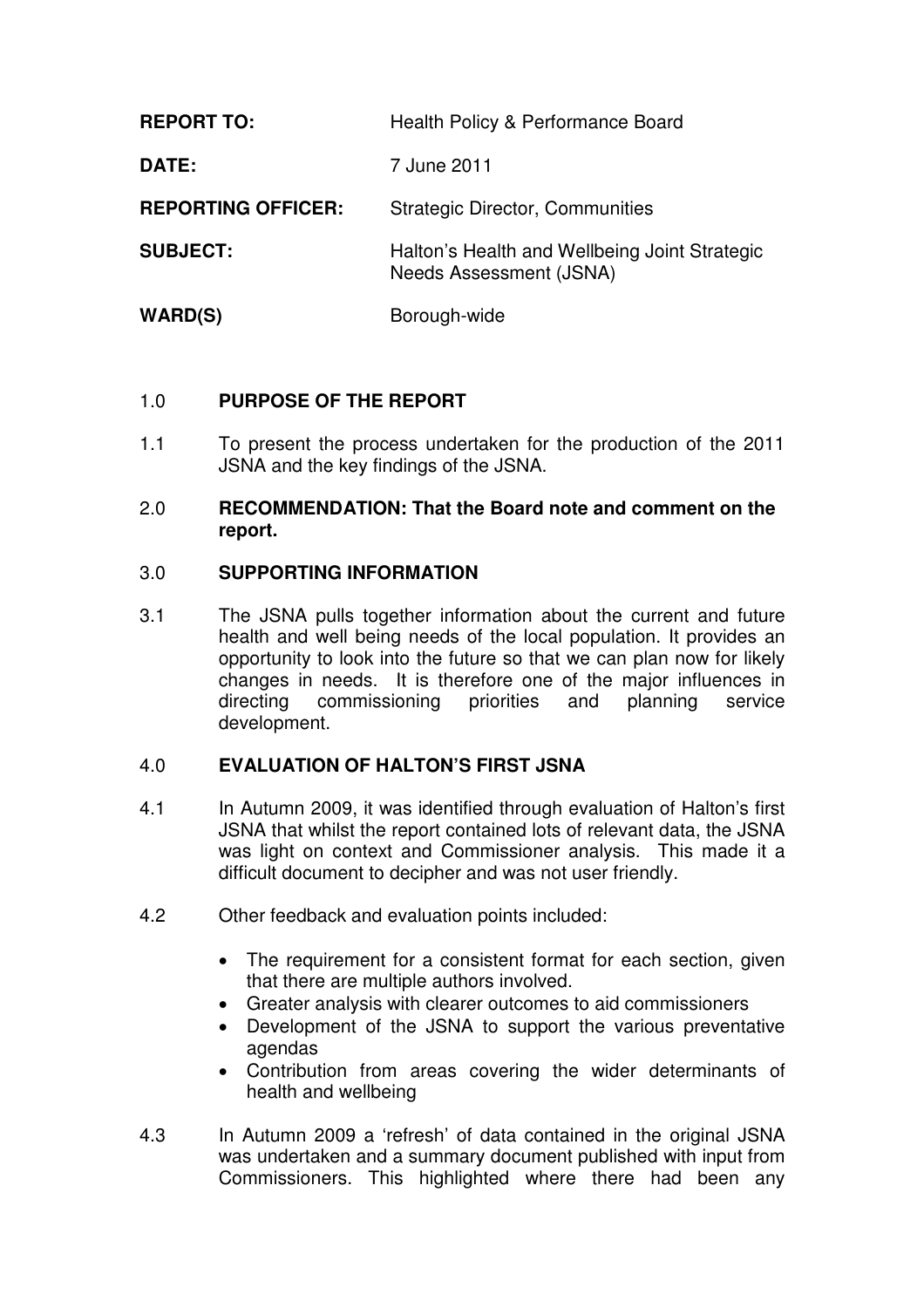significant changes in data or key messages from the original JSNA.

#### 5.0 **PROCESS FOR UNDERTAKING THE SECOND JSNA**

- 5.1 In June 2010 a JSNA workshop was held with commissioners, analysts and policy representatives from across partner organisations to discuss data requirements for the JSNA. Feedback from the workshop was used to shape the JSNA process and chapter requirements.
- 5.2 The second JSNA has been developed using the same principles as Nottingham Council, identified as good practice by The NHS Information Centre for Health & Social Care. This was an on line chapter based approach with a focus on input from Commissioners and Lead Officers.
- 5.3 Following the workshop the Research and Intelligence Unit within the Council and Public Health Evidence and Intelligence Team in the PCT worked through the process of collating the data from the Core Dataset, the identification and analysis of supplementary data/information and transferring this into the various sections of the report. The Public Health Evidence & Intelligence Team pulled together all the policy/background introductions and evidence of what works sections for the PCT-lead chapters. In addition, any relevant research from the key areas was also transferred into the main document ensuring that the JSNA contains the most current available data and information.
- 5.4 As the various sections were being collated Commissioners were involved via the JSNA Working Group to ensure that the JSNA adequately reflected the local picture.
- 5.5 Commissioners and Lead Officers then contributed to their relevant chapters such as ensuring the introductions had the most up-to-date information key issues and gaps, recommendations, evidence of what works and further links sections. This provided context to the data to indentify where the gaps in service are and focused thinking for recommendations.
- 5.6 The main report is to be a web-based document split into chapters, making navigation around the overall report easier.
- 5.7 The JSNA will be available directly from the Halton Council website and from a link via the PCT website.
- 5.8 Subsequent JSNA's will continue to use an on line format. In between production of complete refreshes of the documentation, an annual refresh of data will take place coordinated by Halton Council's Research and Intelligence Team with the Public Health Evidence & Intelligence Team.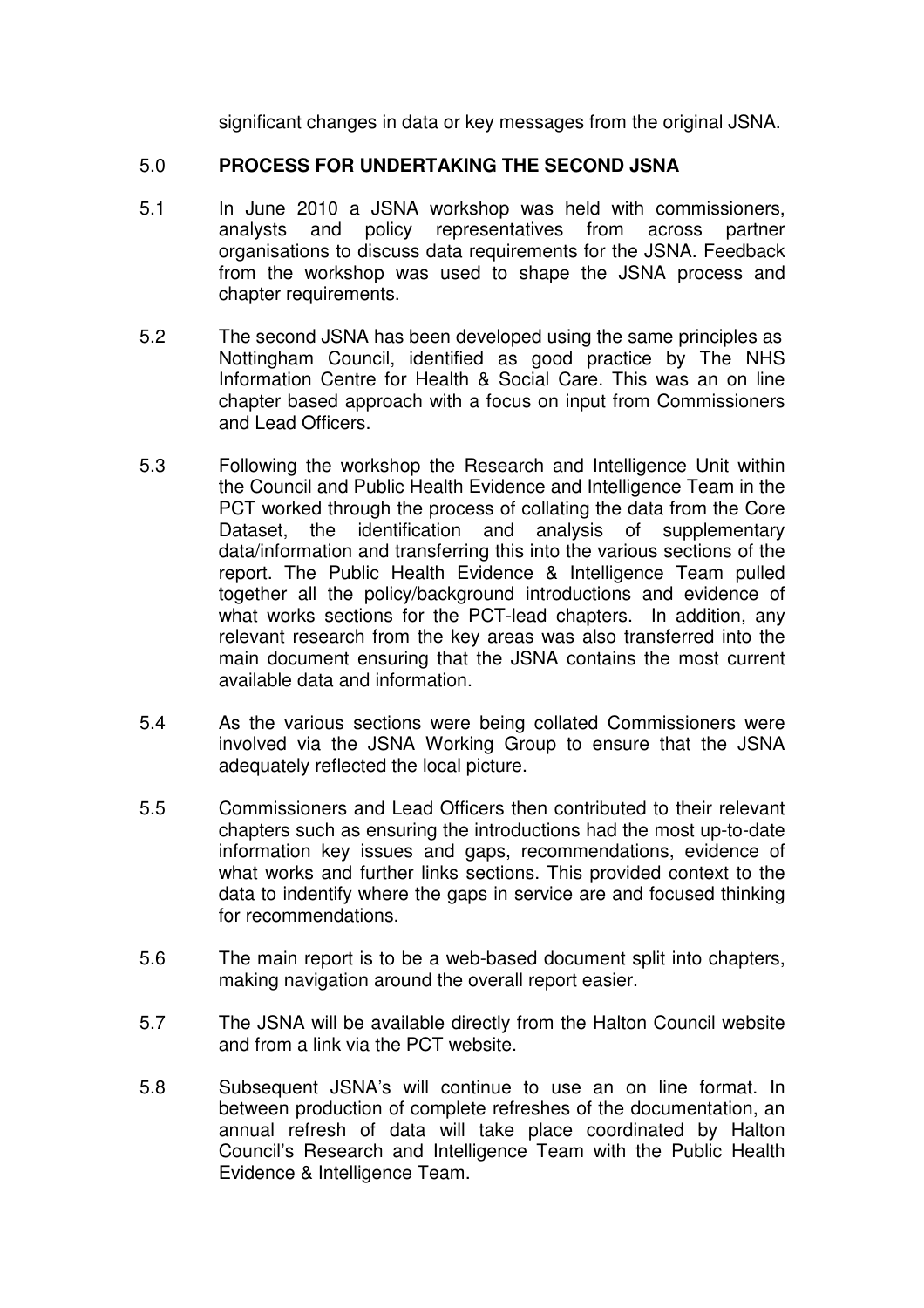5.9 Chapters for Housing and Cancer are contained in Appendix 1 to illustrate the content and format of each chapter.

### 6.0 **KEY FINDINGS FROM JSNA**

- 6.1 The draft executive summary is attached in Appendix 2, which includes a summary of key findings and priorities.
- 6.2 Some of the findings relating to health and wellbeing and cross cutting issues are highlighted below:
- 6.2.1 **Alcohol**  Halton has been identified as the eighth worst local authority area in England for alcohol related harm and the 50th worst area for binge drinking (2010 LAPE).Alcohol related crime in Halton has reduced by 11% compared to last year and all violent crime has reduced by 12%, although in almost half of the violent crime incidents reported, alcohol was a contributing cause, as it was in 15% of the overall incidents of anti social behaviour.
- 6.2.2 **Heroine and/or crack cocaine** -Halton was amongst the top performers nationally in 2008/09 for reducing offending related to using heroin and/or crack cocaine. Halton has a high percentage, 85%, of people using heroin and/or crack cocaine seen by its drug services.
- 6.2.3 **Vulnerable Adults** referral numbers increased from 2004-2007, reduced from 2007-2010, but have significantly increased throughout the period April-December 2010 over the same period in the previous year. 359 abuse allegations were reported in total to Halton Borough Council in the year 2009-10. The reduction in referrals may have resulted from refinement of procedures followed in processing referrals, so whilst we continue to encourage people to refer concerns and allegations, decisions are then taken about the best course of action to deal with them. Managers and practitioners take account of service user views on the way their circumstances are managed, resulting in some referrals not being progressed through the safeguarding adults procedures. Some will result in other activity which will not be counted in the alleged abuse data e.g. care management, complaints procedure, contract monitoring or disciplinary proceedings. It is likely that recent steps taken to raise awareness, including training of staff and volunteers, and publicity, have contributed to the increase in referrals.
- 6.2.4 **Housing** affordability is a key issue for Halton with the average property price being five times the average income. This, coupled with increased demand for social housing along with falling stock levels, leads to a total net annual need for 891 affordable dwellings per annum (this figure is significantly higher than the 176 found by the Housing Needs Assessment of 2006).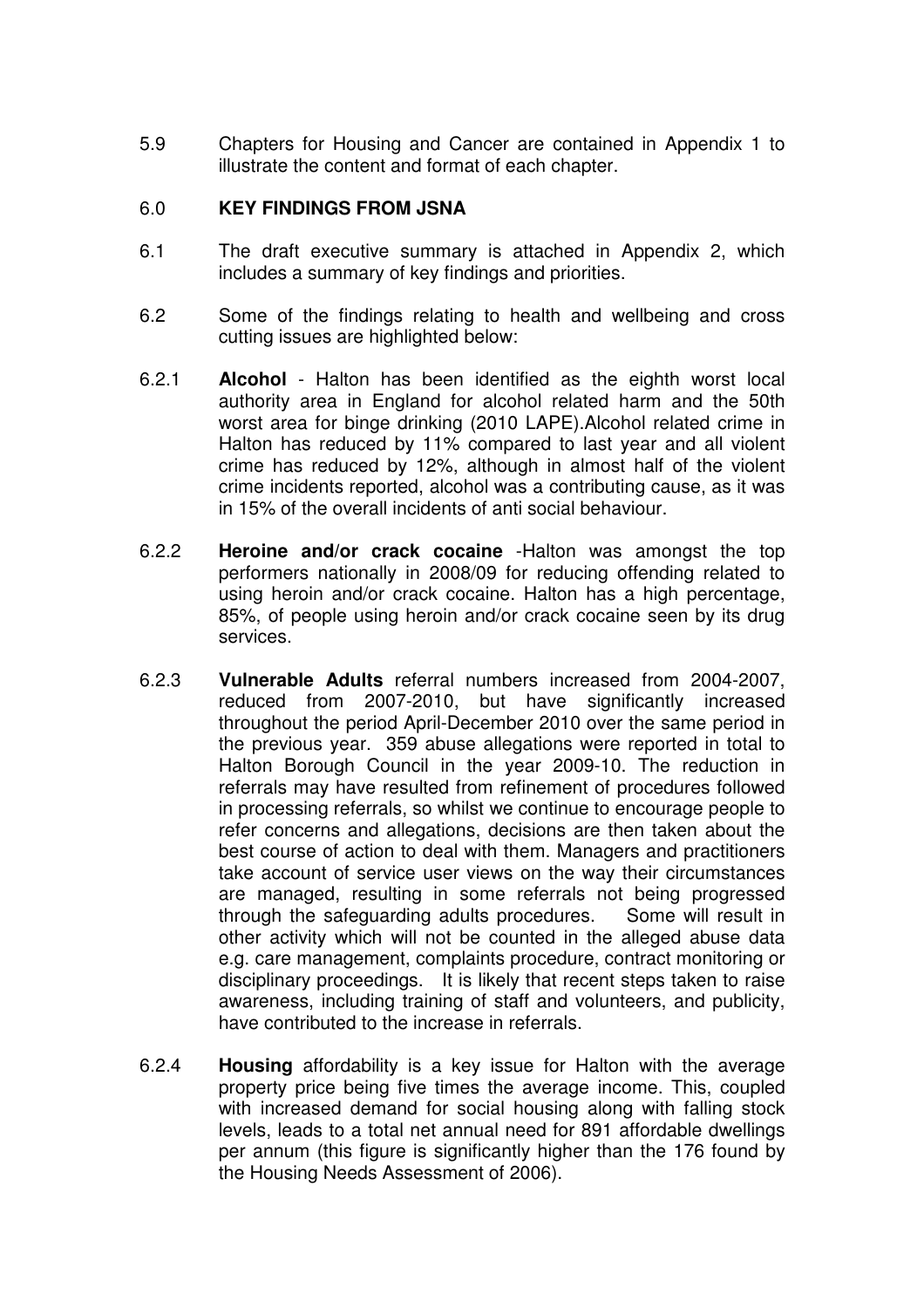- 6.2.5 **Deprivation** The ward with the lowest unemployment rate was Daresbury, with a rate of 2.3%. Windmill Hill ward had the highest unemployment rate in Halton in April 2010 with a rate of 10.7%. The percentage of adults with learning disabilities in employment within Halton is 3.7%. This is lower than the regional average (5.2%) and lower than the average national rate (6.8%).Job Seekers Allowance (JSA) claim rate in Halton was 5.9% in April 2010; this is greater than the North West (4.5%) and Great Britain (4.1%) figures. Halton's median resident weekly pay increased from £345.9 in 2008 to £370.6 in 2009, this was the largest increase in gross weekly pay out of the 6 local authorities in the Liverpool City Region during the period. The most recent figures from 2008 reveal that in total there are 6,550 children living in poverty in Halton. Of these 5,520 children live in out of work families and 1,030 live in households classified as in-work. This underlines that whilst being in work reduces the incidents of child poverty it doesn't guarantee that children will be lifted out of poverty, particularly when there is only one working adult in the household
- 6.2.6 **Obesity** According to 2009 & 2010 Health Profiles the percentage of adults classified as obese in Halton has risen slightly between 2003-5 and 2006-8. However rates still remain above the England average.
- 6.2.7 **Smoking**  The stop smoking rate for pregnant women has improved during 2010 with 25.5% staying quit at time of delivery in the first 2 quarters of 2009/10 compared to 22.5% in 2008/9.
- 6.2.8 **Teenage Pregnancy** Since the baseline was established in 1998 we have seen a fluctuating picture in the numbers of conceptions reported. There has been no sustainable reduction over time. The rate increased from 52.3 in 2008 to 58.9 in 2009, placing Halton as having the 13<sup>th</sup> highest rate in England. However, in quarter 4 2009 Halton saw a reduction in the rate of conception. Halton is seeing a reduction in the percentage of conceptions leading to termination. In England, the percentage in 2009 was 49%. In Halton the percentage was 41%.
- 6.2.9 **Cancer** deaths make up 28% of total deaths among those over 50 years of age. Overall lung cancer accounts for the largest proportion of cancer deaths (23.2%) followed by colorectal at 9.6% and breast cancer at 7.8%. The rate of all cancer deaths is slightly higher in Halton across all age bands but the difference is only significant in the 85+ age group. Survival from lung cancer in Halton and St Helens is 30% after one year: one of the eight best rates in the North West. Survival from bowel cancer at one year is excellent at 71%. Survival from breast cancer at one year is high at 96%.The "Get Checked" campaign to improve cancer early diagnosis improved early detection of bowel, breast and lung cancer in the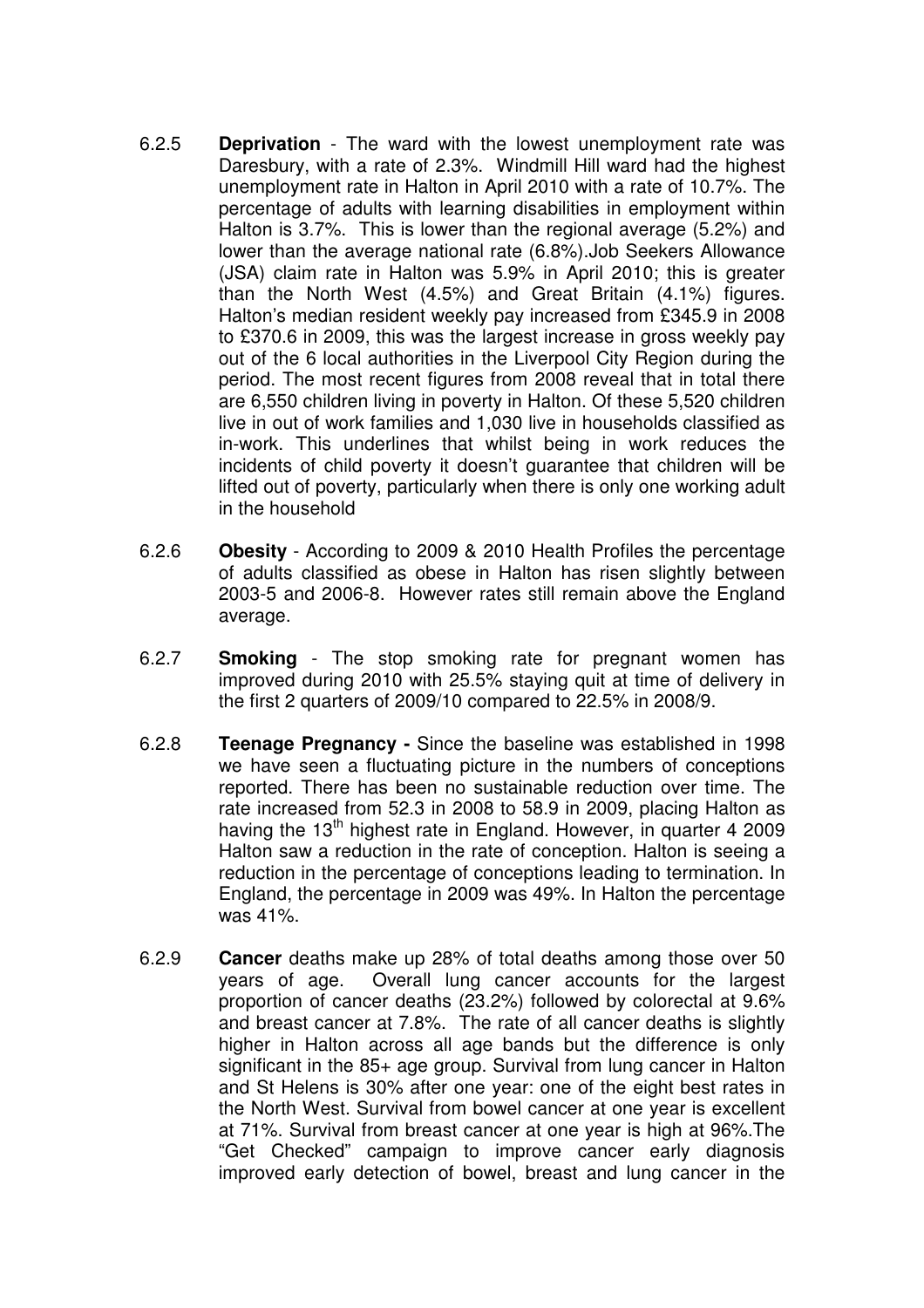poorest areas in Halton

- 6.2.10 **Cardio Vascular Disease** (CVD) **and Coronary Heart Disease** (CHD)- 2009 data for Halton indicates deaths from CVD had reduced. Admissions to hospital due to Coronary Heart Disease (CHD) are predominantly seen in the older age bands, admission rates are statistically significantly higher than the Halton borough rates in Grange, Halton Castle, Halton Lea, Ditton, Mersey and Norton South
- 6.2.11 **Coronary Obstructive Pulmonary Disease** (COPD)- Modelled estimates suggest that unless concerted action is taken, due to changes in population, the prevalence of COPD will increase. Rates are generally slightly higher for men than women, mainly due to differences in smoking prevalence. Death rates vary across the borough, with death rates for those over 40 from COPD during 2005-09 were highest in Halton Castle, Mersey, Halton Lea, Ditton and Appleton wards.
- 6.2.12 **Dementia** Estimated numbers of dementia sufferers over 65 years old could increase by 155% by 2025, with over 4,000 patients in Halton and St Helens. Overall for the PCT, numbers of males over 65 years old presenting with dementia is expected to increase by 105% compared to 43% in females.
- 6.2.13 **Adults with Sensory and Physical Disability** There are 5,968 people between the ages of 18 and 64 in Halton that have a physical disability. The majority of these (67%) are aged between 45 and 64 with 26% aged between 25 and 44 and 7% between 16 and 24. 3,117 people between the ages of 18 and 64 have a sensory disability. The majority of these (89%) are aged between 45 and 64 with 10% aged between 25 and 44 and only 1% between 16 and 24.
- 6.3 Additionally the following findings have come from the JSNA:

Priorities identified in the PCT's Commissioning Strategic Plan and by the Health Inequalities National Support Team visit, are still validsmoking, obesity and alcohol contribute to the majority of deaths and admissions. Early detection is likely to reduce costs and improve outcomes in the major disease areas. Action on these areas should continue as they are likely to make the most difference in the short and longer term.

Some changes in prevalence suggest new priority areas:

• Injury prevention- due to increased hospital admissions and deaths. This could be linked with the alcohol agenda. Also, child accident prevention and older people's falls, whilst not linked to the alcohol agenda, are important causes of ill health for those population groups;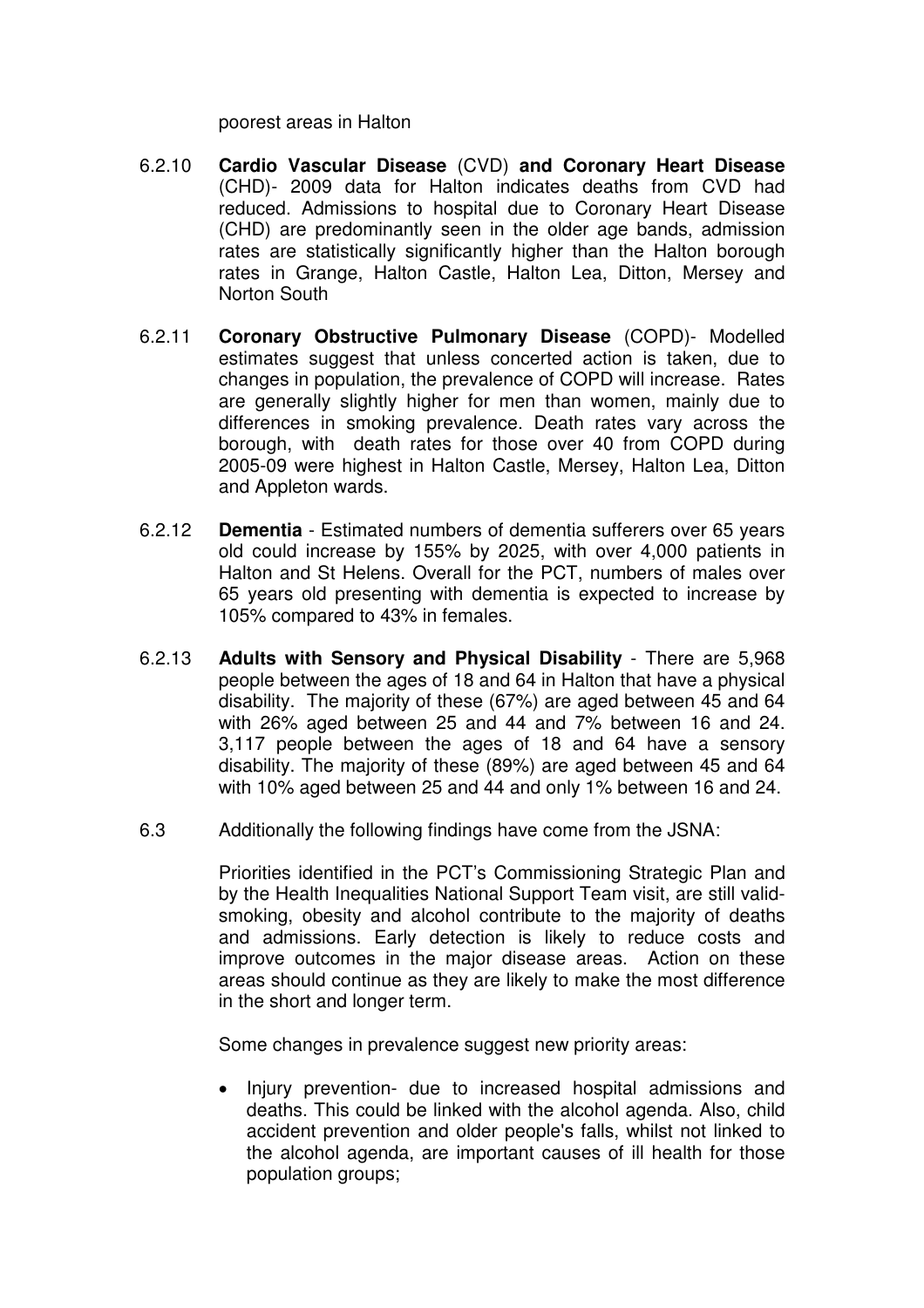- Mental health, more broadly than early detection of depression, is a priority area due to the rise in suicides and undetermined injury. The economic recession and changes in benefits may also increase demands on services;
- Sexual health due to high prevalence rates:
- Child health- particularly infant mortality linked with maternity services and child and adolescent mental health services. Childhood obesity has levelled but should remain a priority due to the potential high impact.

There are some longer term trends in our population and needs which will impact on priorities:

- The numbers of frail older people will increase with increased need for services including dementia, obesity, falls prevention, chronic disease management hearing, vision and continence services.
- The numbers of people with a severe learning disability will also increase.

### 6.4 **JSNA 'SIGN OFF' PROCESS**

- 6.4.1 The JSNA and the Sustainable Community Strategy (SCS) documents were being developed at the same time and are quite clearly linked in terms of identifying key issues for health in Halton. Therefore we have tried to ensure that we work across the two documents to ensure that the SCS is developed around the findings of the emerging JSNA
- 6.4.2 The JSNA has followed the sign off process below:

| <b>Date</b>                    | <b>Action</b>                                                                                                |
|--------------------------------|--------------------------------------------------------------------------------------------------------------|
| 1 <sup>st</sup> February 2011  | JSNA circulated<br>Draft<br>to<br>Commissioners and Lead Officers for<br>comment                             |
| 16 <sup>th</sup> February 2011 | Update report to, and comments from,<br><b>Adult and Community SMT</b>                                       |
| 22 <sup>rd</sup> February 2011 | Update report to, and comments from,<br>Children & Young People's SMT                                        |
| 23th February 2011             | Commissioners and Lead Officers<br>meeting to discuss comments<br>received and<br>any amendments<br>required |
| $10^{th}$ March 2011           | Update report to, and comments from<br>Health<br>Specialist<br><b>Strategic</b><br>the                       |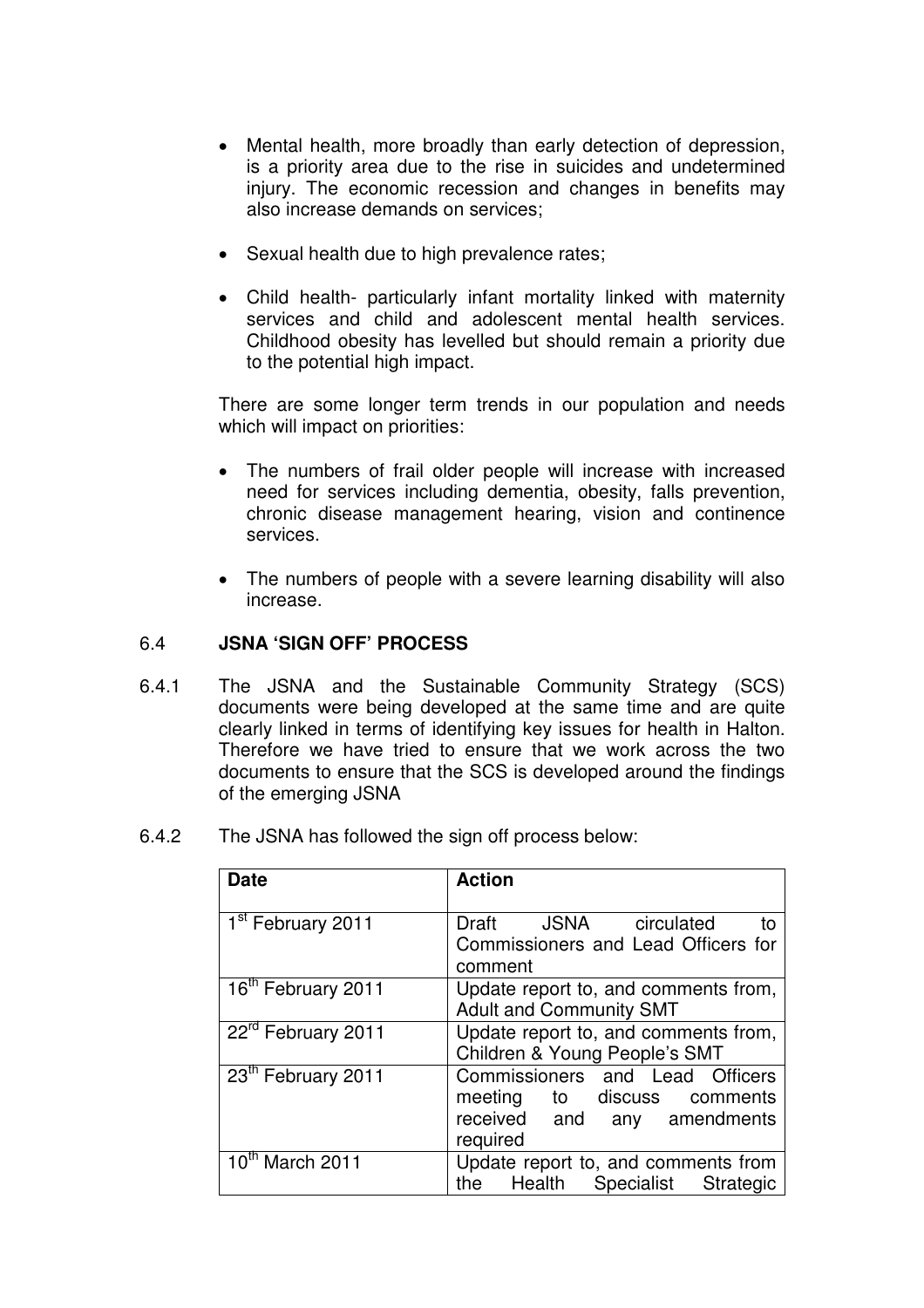|                                        | Partnership.                          |
|----------------------------------------|---------------------------------------|
| April 2011                             | Update report to, and comments from   |
|                                        | <b>PCT Board</b>                      |
| $\overline{11}$ <sup>th</sup> May 2011 | Draft presented to Adult<br>and       |
|                                        | <b>Community SMT</b>                  |
| 17th May 2011                          | Draft presented to Children's Trust   |
|                                        | <b>Executive Board</b>                |
| <b>June 2011</b>                       | Draft version presented to the Health |
|                                        | Policy and Performance Board          |
| <b>June 2011</b>                       | Draft JSNA published on Halton        |
|                                        | Council website and link from PCT     |
|                                        | website. Requesting comments from     |
|                                        | public by end of May 2011.            |
| <b>June 2011</b>                       | Promotion of JSNA availability and    |
|                                        | how it can be accessed and used.      |

### 4.0 **POLICY IMPLICATIONS**

- 4.1 The JSNA will be used to inform the Commissioning Plans of the Local Authority and PCT. It will also be available to the third sector where it can be used to inform service development and identify further opportunities.
- 4.2 Going forward, the White Paper 'Liberating the NHS' undertakes that 'each local authority will lead the statutory joint strategic needs assessment, which will inform the commissioning of health and care services and promote integration and partnership across areas, including through joined up commissioning plans across the NHS, social care and public health.'
- 4.3 The newly formed GP Consortia will have specific accountabilities, responsibilities and duties that will be set out through primary and secondary legislation. This will include accountability and responsibility for determining healthcare needs, including contributing to the wider joint strategic needs assessment led by local authorities
- 4.4 Thus, GP consortia and local authorities, including the Director of Public Health, will each have an equal and explicit obligation to prepare the JSNA, and to do so through the arrangements made by the Health and Wellbeing Board. In turn the Health and Wellbeing Board will be expected to produce a overarching framework to commission and deliver plans across for the NHS, social care, public health, and other services. This health and wellbeing strategy should be informed by the needs identified in the JSNA.
- 4.5 The PCTs Commissioning Strategic Plan is a five-year plan 2008-9 to 2012-13. It covers 7 priority areas: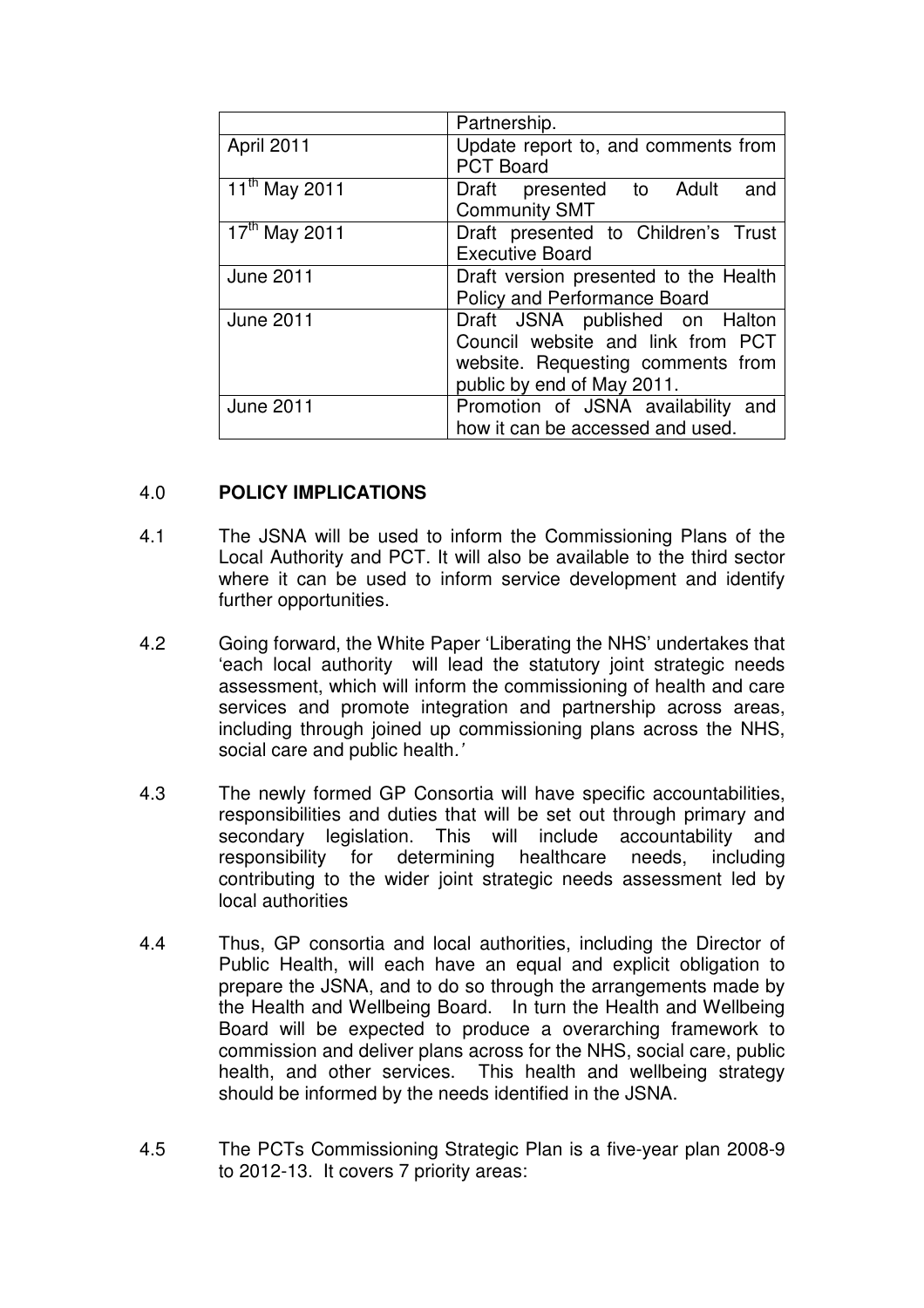- Reducing harm from alcohol
- Reducing obesity
- Reducing harm from tobacco
- Early detection of major illness (cardiovascular, diabetes, respiratory, cancer)
- Early detection of depression
- Improving safety, quality and efficiency of service in urgent care
- Improving safety, quality and efficiency of service in planned care

The assessment of needs highlighted in the JSNA continues to reflect these priorities. As well as a strategic assessment of need used to inform the identification of these overarching priorities, a series of specialist health needs assessment and health equity audits conducted by the Public Health Evidence & Intelligence Team, are ongoing to support the delivery of key elements of these programmes.

## 5.0 **OTHER/FINANCIAL IMPLICATIONS**

- 5.1 There are no financial implications identified in hosting the JSNA on the Halton Borough Council Website; however there may be a financial implication if the Authority receives any requests for hard copies, or copies in an alternative format/language. Printing of hard copies of the executive summary or individual chapters will be undertaken by the Council's Printing Services and done on a request basis. Production of the executive summary or individual chapters in an alternative format may inure an additional cost.
- 5.2 The Policy Officer (Health), Research Officers from the Council's Research and Intelligence Team and PCT Public Health Evidence & Intelligence Team will undertake any amendments required as a result of comments received on the draft JSNA.

## 6.0 **IMPLICATIONS FOR THE COUNCIL'S PRIORITIES**

## 6.1 **Children & Young People in Halton**

Responsibility for JSNA is shared between the Director of Public Health, the Director of Adult Care and the Director of Children's Services. The JSNA provides a picture of children and young people's health and wellbeing and provides evidence and recommendations for commissioning of services to meet the health and wellbeing needs of Halton's children and young people.

### 6.2 **Employment, Learning & Skills in Halton**

Economic factors are a wider determinant of health and wellbeing. Deprivation is correlated with a number of aspects of poor health